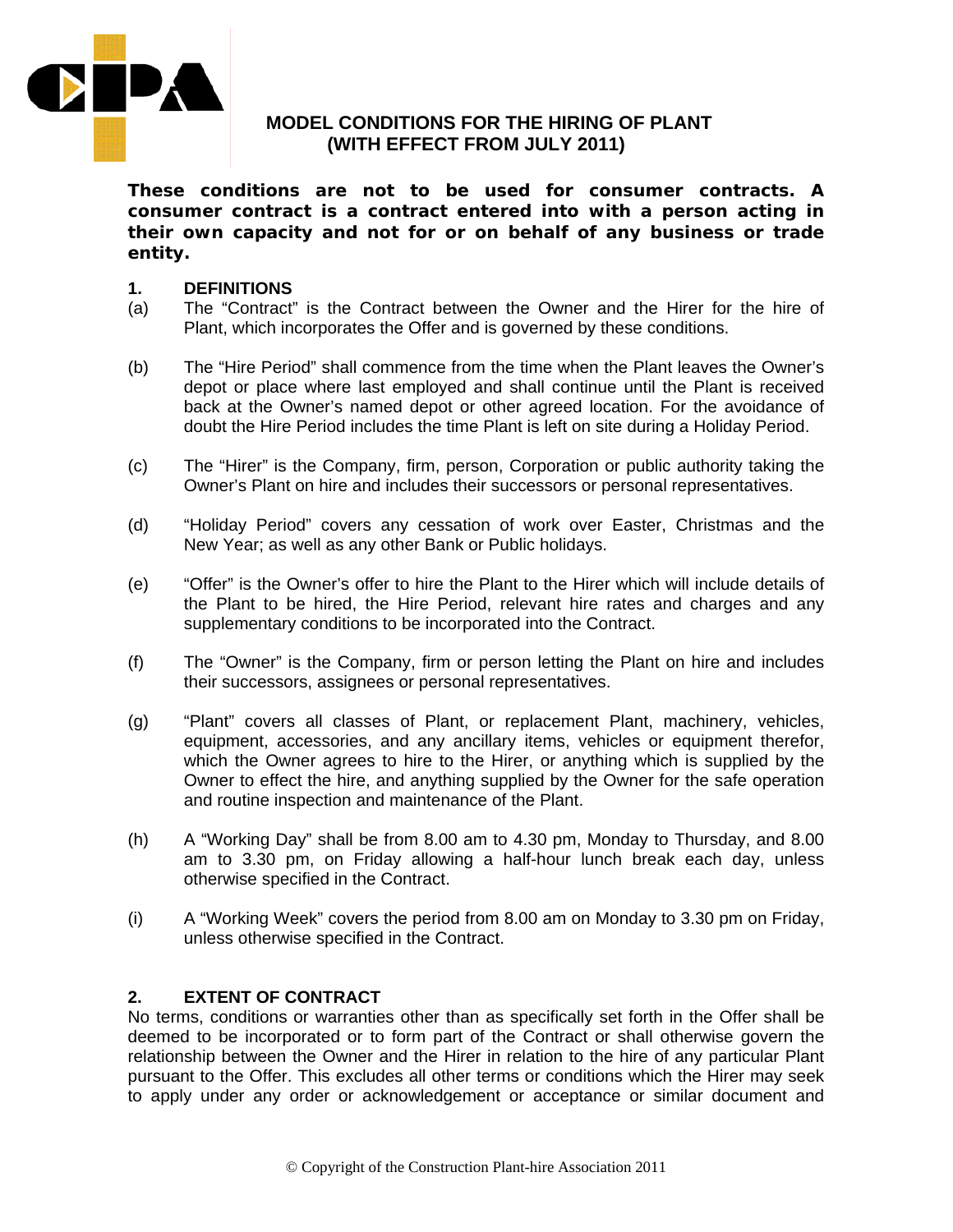supersedes all prior negotiations, representations or agreements, whether written or oral unless and to the extent that they are expressly accepted in writing and signed by the Owner. The Owner and the Hirer do not intend that any of the terms of the Contract will be enforceable by virtue of the Contracts (Rights of Third Parties) Act 1999 by any person not a party to the Contract, except that a person who is a successor to or an assignee of the rights of the Owner is deemed to become a party to the Contract after the date of succession or assignment (as the case may be).

# **3. ACCEPTANCE OF PLANT**

Acceptance of the Plant on site implies acceptance of all terms and conditions herein unless otherwise previously agreed in writing.

# **4. UNLOADING AND LOADING**

The Hirer shall be responsible for the unobstructed access and egress and, unless otherwise agreed in writing, for unloading and loading of the Plant at the site; and any personnel supplied by the Owner for such unloading and / or loading shall be deemed to be under the direction and control of the Hirer. Such personnel shall for all purposes in connection with their employment in the unloading and / or loading of the Plant be regarded as the servants or agents of the Hirer (but without prejudice to any of the provisions of clause 13) who shall be solely responsible for all claims arising in connection with unloading and / or loading of the Plant by, or with the assistance of, such personnel.

#### **5. DELIVERY IN GOOD ORDER AND MAINTENANCE: INSPECTION REPORTS**

(a) Unless notification in writing to the contrary is received by the Owner from the Hirer in the case of Plant supplied with an operator within four working days, and in the case of Plant supplied without an operator within three working days, of the Plant being delivered to the site, the Plant shall be deemed to be in good order, save for either an inherent fault or a fault not ascertainable by reasonable examination, in accordance with terms of the Contract and to the Hirer's satisfaction, provided that where the Plant requires to be erected on site, the periods stated above shall be calculated from the date of completed erection of Plant.

The Hirer shall be responsible for the safe keeping of the Plant, its use in a workmanlike manner within the manufacturer's rated capacity and in accordance with the manufacturer's and / or the Owner's recommendations, and its return on the completion of the Hire Period in equal good order (fair wear and tear excepted).

(b) The Hirer shall at all times when hiring Plant without the Owner's operator or driver take all reasonable steps to keep himself acquainted with the state and condition of the Plant. If such Plant is continued at work or in use in an unsafe and unsatisfactory state or environment, the Hirer shall be solely responsible for any damage, loss, cost, expense or accidents whether directly or indirectly arising therefrom.

(c) Any inspection report required under the relevant legislation, or a copy thereof, shall be supplied by the Owner, if requested by the Hirer, and returned on completion of the Hire Period.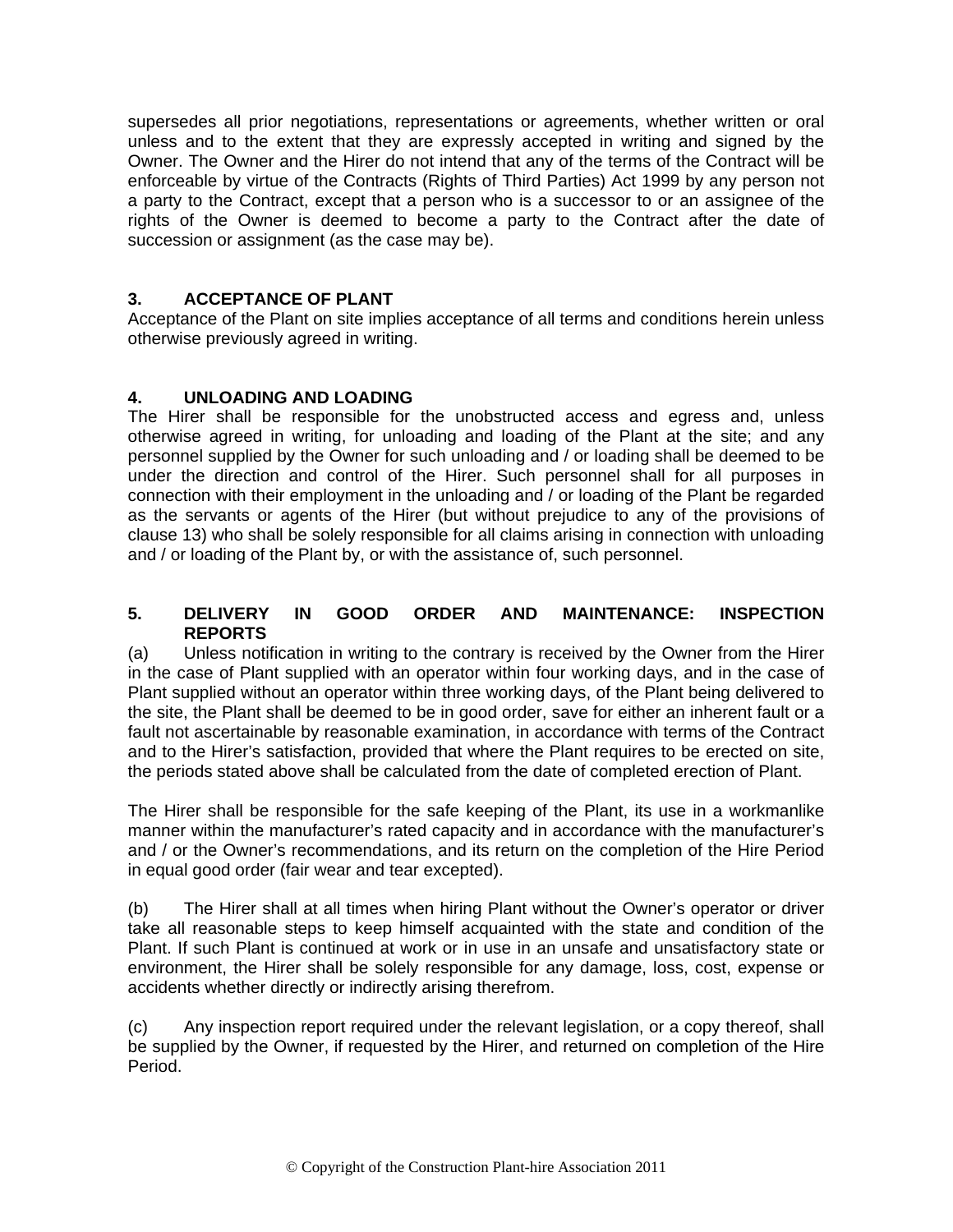# **6. SERVICING AND INSPECTION**

The Hirer shall at all reasonable times allow the Owner, his agents or his insurers to have access to the Plant to inspect, test, adjust, repair or replace the same. So far as reasonably practicable the Hirer shall allow such access during the Working Day.

# **7. GROUND AND SITE CONDITIONS**

(a) The Hirer is deemed to have knowledge of the site or the property or land where the Plant is to be delivered and the Hirer warrants that the condition of the site or place of delivery of the Plant is suitable for the use of such Plant.

(b) If, in the opinion of the Hirer, the ground (including any private access road or track) is soft or unsuitable for the Plant to work on, travel over, be transported over, be erected or dismantled on without timbers or equivalent support, the Hirer shall supply and lay suitable timbers or equivalent support in a suitable position for the Plant to travel over, work on, be transported over, be erected or dismantled on, including for the purpose of delivery and collection.

(c) Any timber or other material supplied by the Owner is provided solely to assist the Hirer under their duties within clause 7(b) and expressly not to relieve him of his legal, regulatory or contractual obligations to ensure adequate stability of the Plant.

(d) The Hirer is responsible for the protection of, and liable for any damage to, any underground, surface or above ground services and utilities including, but not limited to cables, ducts, water pipes and gas lines, and any pavements, bridges, tunnels and roadways on or adjacent to the site and the Hirer shall liaise as necessary and comply with all requirements of the relevant statutory authority or similar body.

## **8. HANDLING OF PLANT**

a) When a driver or operator or any person is supplied by the Owner with the Plant, the Owner shall supply a person competent in operating the Plant or for such purpose for which the person is supplied and such person shall be under the direction and control of the Hirer. Such drivers or operators or persons shall for all purposes in connection with their employment in the working of the Plant be regarded as the servants or agents of the Hirer (but without prejudice to any of the provisions of clause 13) and the Hirer shall be solely responsible for all claims arising in connection with the operation of the Plant by the said drivers / operators / persons.

(b) The Hirer shall not allow any other person to operate such Plant without the Owner's prior written consent.

(c) Such drivers or operators or persons shall not operate any other plant or machinery or undertake work other than that for which they are supplied by the Owner unless previously agreed in writing between the Owner and the Hirer.

### **9. BREAKDOWN, REPAIRS AND ADJUSTMENT**

(a) Any breakdown or the unsatisfactory working of or damage to any part of the Plant must be notified immediately to the Owner, and confirmed in writing. Any claim for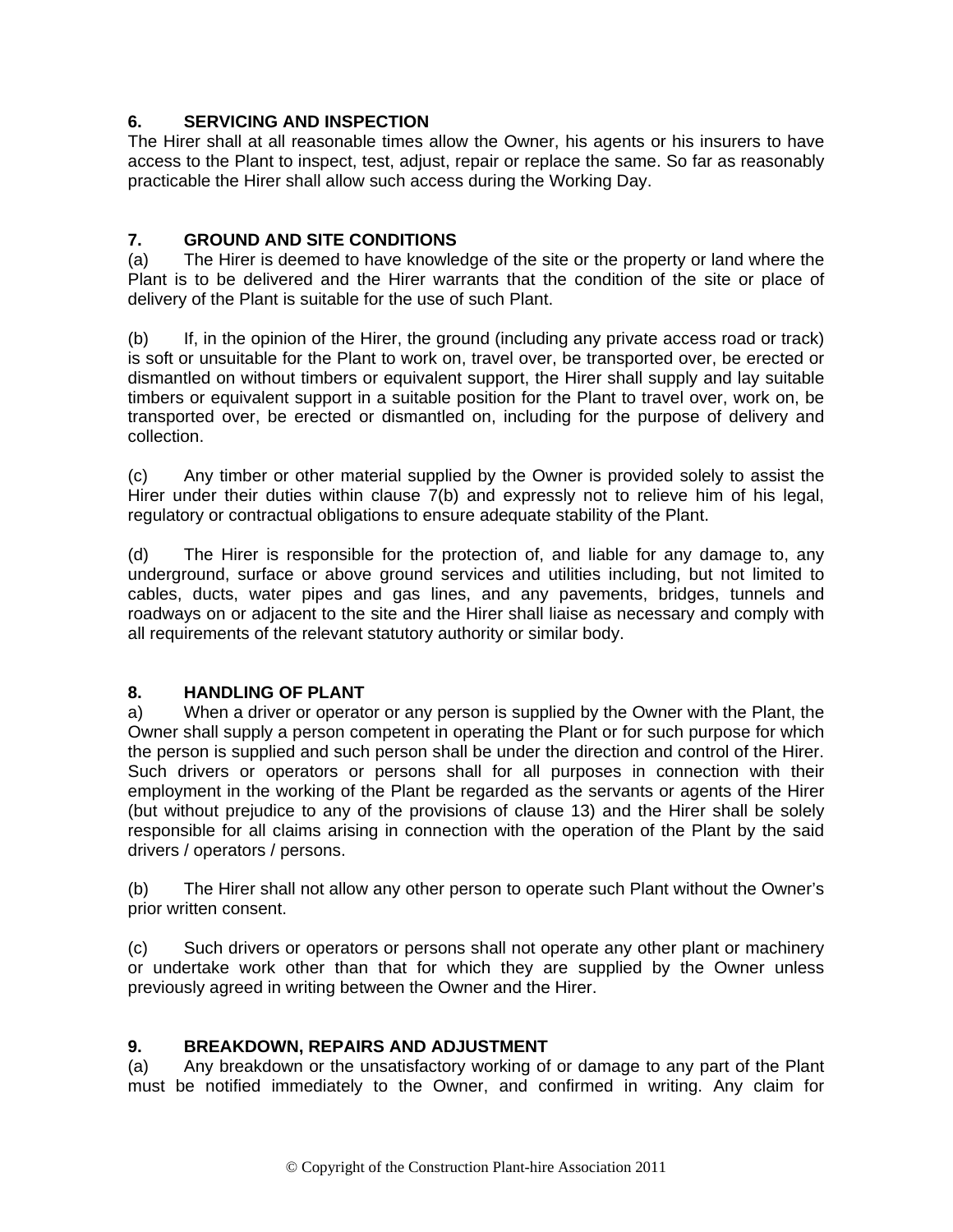breakdown time will only be considered from the time and date at which written notification is received and acknowledged by the Owner.

(b) Full allowance for the hire charges set out in the Offer will be made to the Hirer for any stoppage due to breakdown of the Plant caused by the development of either an inherent fault or a fault not ascertainable by reasonable examination or fair wear and tear and for all stoppages for normal running repairs in accordance with the terms of the Contract.

(c) The Hirer shall not (except for the changing of any tyre and repair of punctures), repair, modify or alter the Plant without the prior written permission of the Owner. The changing of any tyre and repair of punctures are however the responsibility of the Hirer who should arrange for them to be changed / repaired. The Hirer is responsible for all costs incurred in the changing or replacement of any tyre (which must be of an equivalent specification) as approved by the Owner and for the repair of any puncture.

 (d) The Hirer shall be responsible for all expense involved arising from any breakdown, unsatisfactory working of or damage to any part of the Plant due to the Hirer's negligence, misdirection or misuse of the Plant, whether by the Hirer or his servants, and for the payment of hire at the idle time rate as defined in clause 25, during the period the Plant is necessarily idle due to such breakdown, unsatisfactory working or damage. The Hirer is responsible for the cost of spares and / or repairs due to theft, loss or vandalism of the Plant. The Owner will be responsible for the cost of repairs, inclusive of the cost of spares, to the Plant involved in breakdown from all other causes.

### **10. OTHER STOPPAGES**

No claims will be admitted (other than those allowed for under "Breakdown" (clause 9) or for "Idle Time" (clause 25), as herein provided), for stoppages through causes outside the Owner's control, including but not limited to bad weather and / or ground conditions nor shall the Owner be responsible for the cost or expense of recovering any Plant from soft or unsuitable ground, or a hazardous environment. For the avoidance of doubt, the Hirer shall be responsible for the cost and expense of recovering any Plant from soft or unsuitable ground or a hazardous environment.

# **11. LOSS OF OTHER PLANT DUE TO BREAKDOWN**

Each item of Plant specified in the Contract is hired as a separate unit and the breakdown or stoppage of one or more units or vehicles (whether the property of the Owner or otherwise) through any cause whatsoever, shall not entitle the Hirer to compensation or allowance for the loss of working time by any other unit or units of Plant working in conjunction therewith, provided that where two or more items of Plant are expressly hired together as a unit, such items shall be deemed to be one unit for the purpose of breakdown.

### **12. LIMITATION OF LIABILITY**

Except for liability on the part of the Owner which is expressly provided for in the Contract (including these clauses):

(a) the Owner shall have no liability or responsibility for any loss, or damage of whatever nature due to or arising through any cause beyond his reasonable control;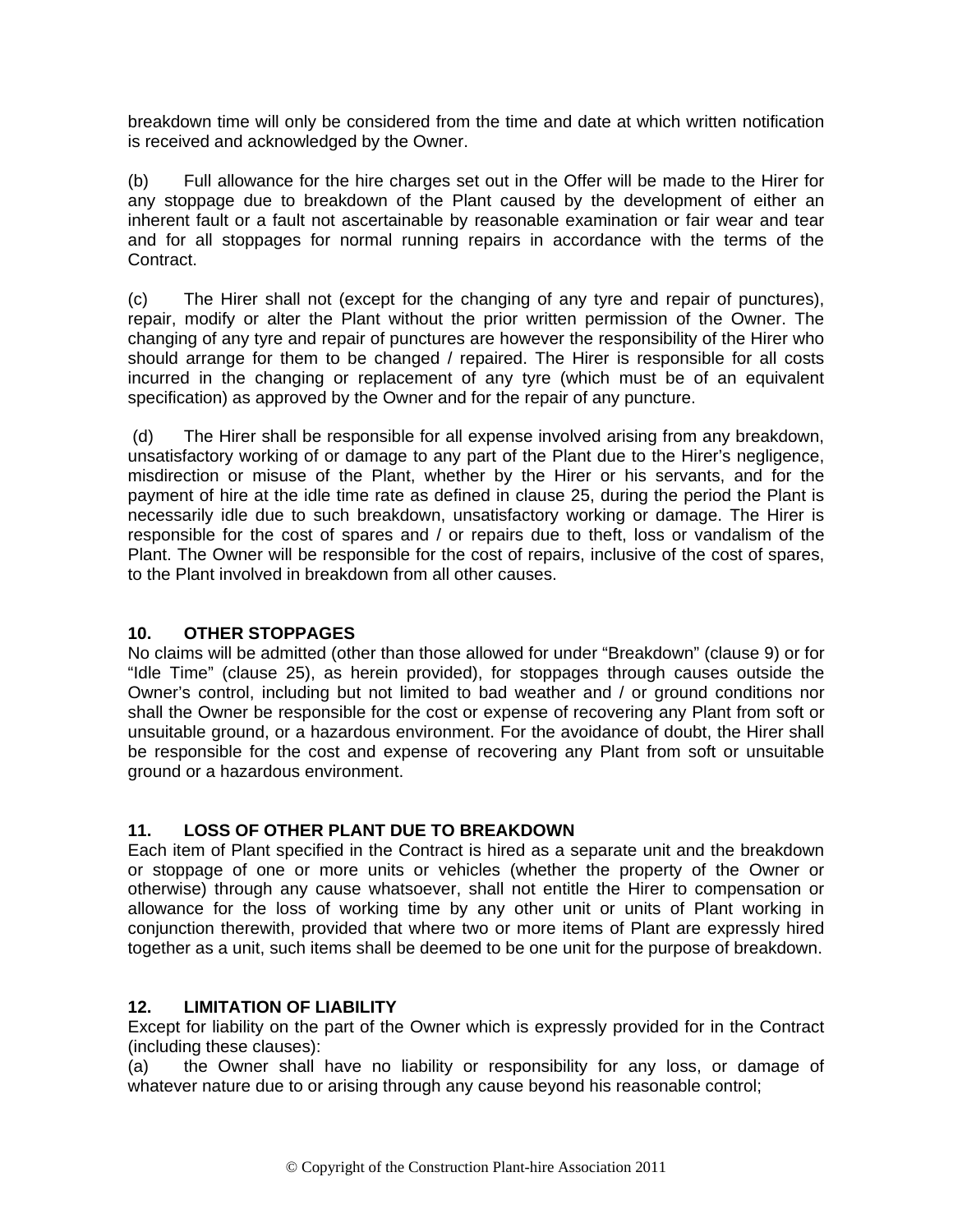(b) the Owner shall have no liability or responsibility, whether by way of indemnity or by reason of any breach of the Contract, breach of statutory duty or misrepresentation or by reason of the commission of any tort (including but not limited to negligence) in connection with the hire, for any of the Hirer's loss of profit, loss of use of the Plant or any other asset or facility, loss of production or productivity, loss of contracts with any third party, liabilities of whatever nature to any third party, and / or any other financial or economic loss or indirect or consequential loss or damage of whatever nature; and

(c) whenever the Contract (including these clauses) provides that any allowance is to be made against hire charges, such allowance shall be the Hirer's sole and exclusive remedy in respect of the circumstances giving rise to the allowance, and such remedy shall be limited to the amount of hire charges which would otherwise be or become due if the allowance in question had not been made.

(d) For the avoidance of doubt, nothing in these conditions limits or seeks to exclude the Owner's liability for claims of death or personal injury caused by the Owner's negligence, fraud or for any other liability for which it is not permitted to seek to limit or exclude by operation of law.

# **13. HIRER'S RESPONSIBILITY FOR LOSS AND DAMAGE**

(a) For the avoidance of doubt it is hereby declared and agreed that nothing in this clause affects the operation of clauses 4, 5, 8 and 9 of these conditions.

(b) For the duration of the Hire Period (which for the avoidance of doubt includes the time Plant is left on site during a Holiday Period) the Hirer shall, subject to the provisions referred to in sub paragraph (a) make good to the Owner all loss of or damage to the Plant from whatever cause the same may arise, fair wear and tear excepted, and except as provided in clause 9 herein, and shall also fully and completely indemnify the Owner and any personnel supplied by the Owner in respect of all claims by any person whatsoever for injury to person or property caused by or in connection with or arising out of the storage, transit, transport, unloading, loading or use of the Plant during the continuance of the Hire Period, and in connection therewith, whether arising under statute or common law. In the event of loss of or damage to the Plant, hire charges shall be continued at idle time rates as defined in clause 25 until the settlement has been agreed. Payment of the settlement must be made within 21 calendar days of the date of the agreement or idle time charges can be reinstated from the date of that agreement. Should idle time charges be re-instated, the agreed settlement figure remains payable in full.

(c) Notwithstanding the above the Hirer shall not be responsible for damage, loss or injury:

- (i) prior to delivery of any Plant to the site (or, where the site is not immediately adjacent to a highway maintainable at the public expense, prior to its leaving such highway) where the Plant is in transit by transport of the Owner or as otherwise arranged by the Owner,
- (ii) during the erection and / or dismantling of any Plant where such Plant requires to be completely erected / dismantled on site, provided always that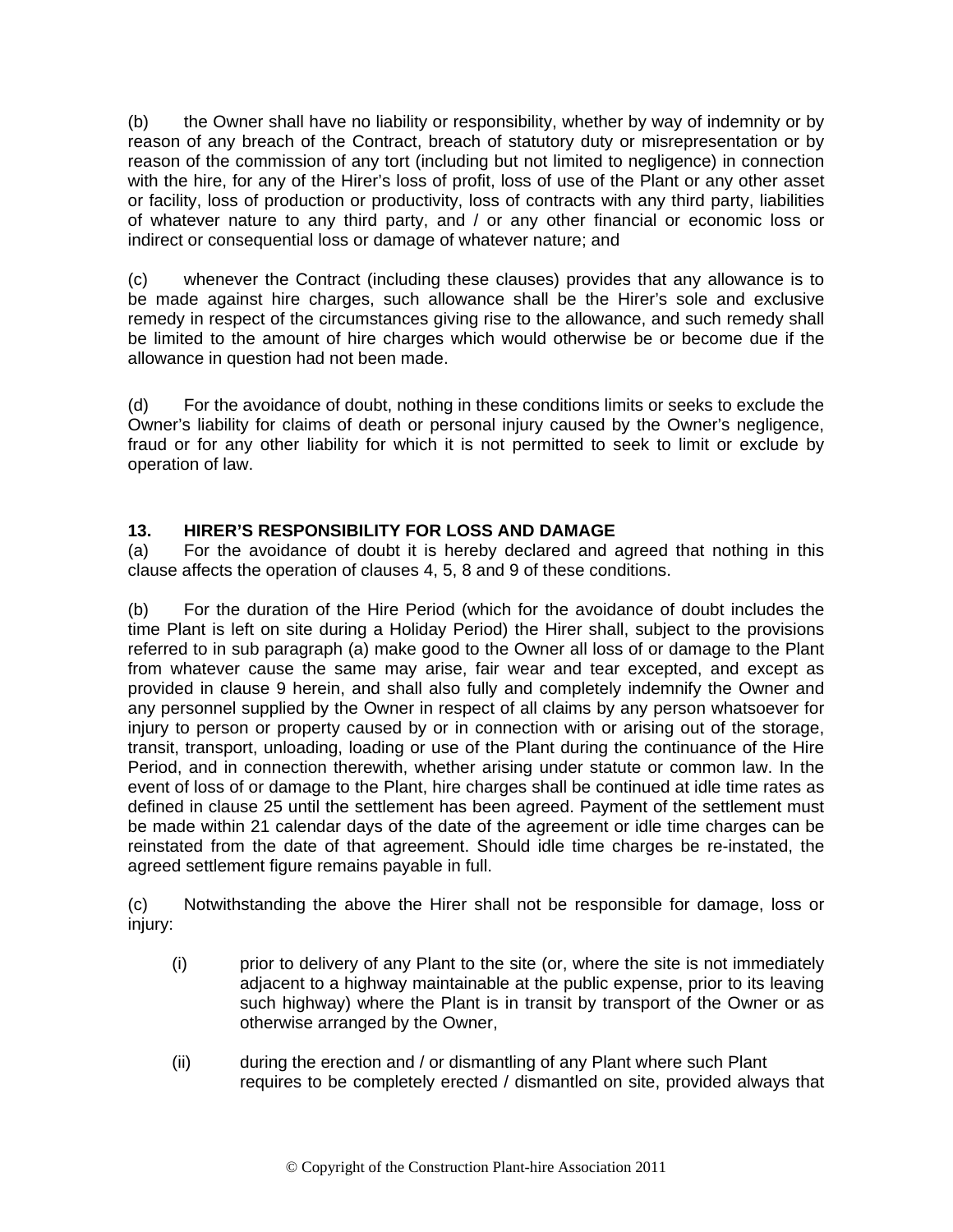such erection / dismantling is under the exclusive control of the Owner or his agent,

- (iii) after the Plant has been removed from the site and is in transit on a highway maintainable at the public expense (or where the site is not immediately adjacent to a highway maintainable at the public expense after it has joined such highway) to the Owner by transport of the Owner or as otherwise arranged by the Owner,
- (iv) where the Plant is travelling to or from a site on a highway maintainable at the public expense (or, where the site is not immediately adjacent to a highway maintainable at the public expense, prior to its leaving or after its joining such highway) under its own power with a driver supplied by the Owner.

# **14. NOTICE OF ACCIDENTS**

If the Plant is involved in any accident resulting in injury to persons or damage to property, immediate notification must be given by the Hirer to the Owner by telephone and confirmed in writing to the Owner no later than 24 hours after such telephone notification. In relation to any claim in respect of which the Hirer is not bound to fully indemnify the Owner, no admission of liability, offer, promise of payment or indemnity shall be made by the Hirer without the Owner's prior written permission.

## **15. RE-HIRING ETC.**

Neither the Plant nor any part thereof shall be re-hired, sub-let, or lent to any third party without the prior written permission of the Owner.

### **16. CHANGE OF SITE**

The Plant shall not be moved from the site to which it was delivered or consigned without the prior written permission of the Owner.

### **17. RETURN OF PLANT FOR REPAIRS**

If during the Hire Period the Owner decides that urgent repairs to the Plant are necessary then he may arrange for such repairs to be carried out on site or at any location of his nomination. In the event that urgent repairs to the Plant are necessary the Owner shall be obliged to replace the Plant with similar Plant if available, the Owner (but without prejudice to any of the provisions of clauses 9 and / or 13) paying all transport charges involved. In the event of the Owner being unable to replace the Plant he shall be entitled to terminate the Contract forthwith (but without prejudice to any of the provisions of clauses 9 and / or 13) by giving written notice to the Hirer. If such termination occurs:

(a) within three months from the commencement of the Hire Period, the Owner (but without prejudice to any of the provisions of clauses 9 and / or 13) shall pay all transport charges involved, or,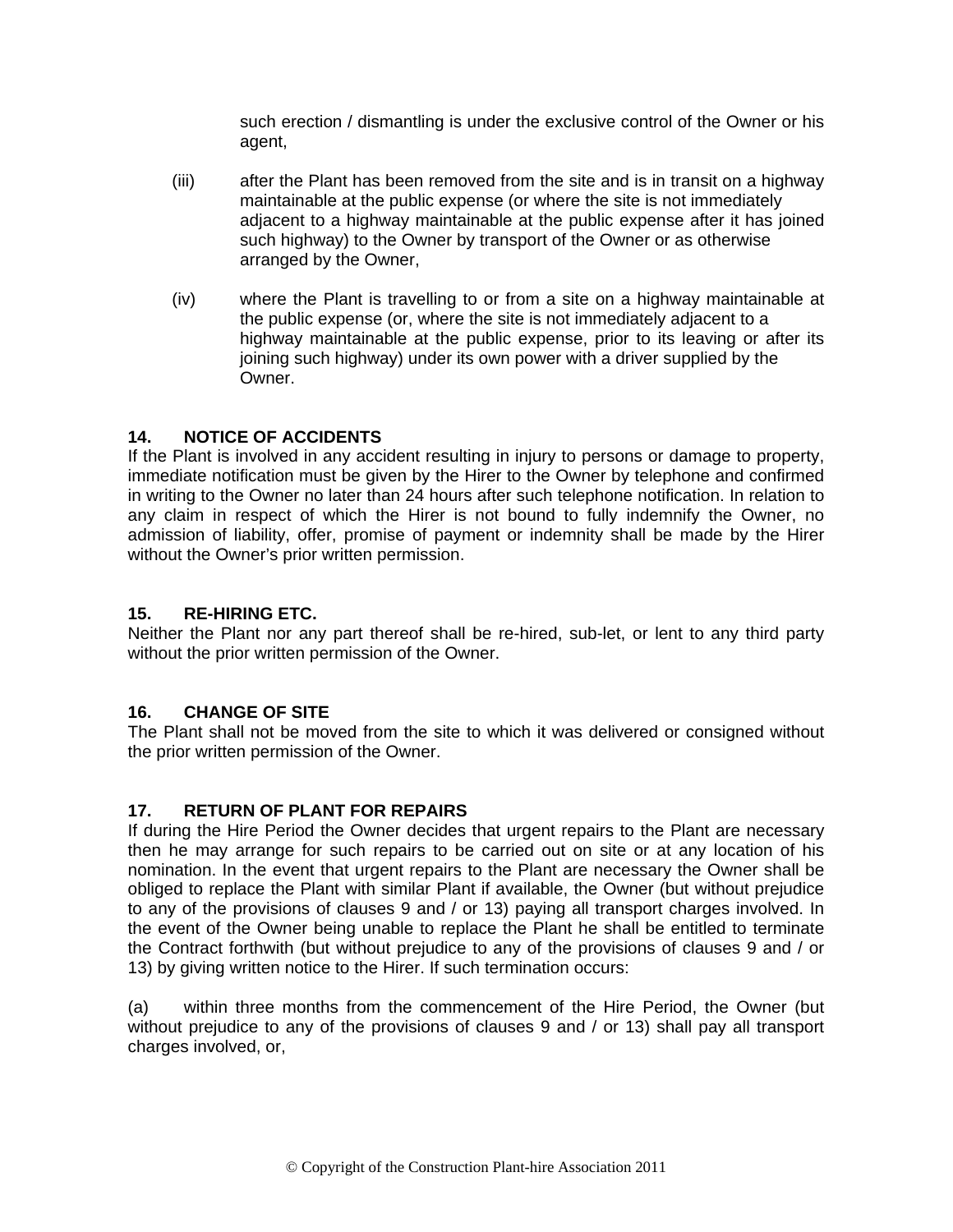(b) more than three months from the commencement of the Hire Period, the Owner (but without prejudice to any of the provisions of clauses 9 and / or 13) shall be liable only for the cost of reloading and return transport.

# **18. BASIS OF CHARGING**

(a) The Hirer shall render to the Owner for each Working Week an accurate statement of the number of hours the Plant has worked each day. When any personnel, operator or driver is supplied by the Owner, the Hirer shall sign their time record sheets. The signature of the Hirer's representative shall bind the Hirer to accept the hours shown on the time records sheets.

(b) Full allowance will be made for breakdown periods resulting from mechanical or electrical faults or absence of driver or operator supplied by the Owner except where breakdown is due to acts or omissions of third parties and / or the Hirer's misuse, misdirection or negligence, subject however to the provisions of clause 8 of these conditions.

(c) Breakdown time in respect of such periods shall be allowed for not more than the Working Day less the actual hours worked.

- (d) Plant shall be hired out either:
	- (i) for a stated minimum number of hours per Working Day or per Working Week or,
	- (ii) without any qualification as to minimum hours. Odd days at the beginning and at the end of the Hire Period shall be charged pro rata.

(e) Stoppages due to changing of tyres and repairs to punctures will be chargeable as working time up to a maximum of 2 hours for any one stoppage and any excess will be charged for at the appropriate idle time rates.

(f) In the case of Plant which is required to be dismantled for the purpose of transportation, if the Owner agrees to a modification of the hire charge for the period required for assembling on site and dismantling upon completion of the Hire Period, such modification of the hire charge and the Hire Period for which it shall apply shall be stated in the Offer / Contract.

### **19. PLANT HIRED ON A DAILY BASIS WITHOUT QUALIFICATION AS TO HOURS**

The full daily rate will be charged on a daily basis irrespective of the hours worked except in the case of breakdown for which the Owner is responsible, when the actual hours worked will be charged pro rata of the average Working Day. No hire charge shall be made for Saturday and / or Sunday unless the Plant is actually worked.

### **20. PLANT HIRED BY THE WEEK OR MONTH WITHOUT QUALIFICATION AS TO HOURS**

The weekly or monthly rate shall be charged irrespective of the number of hours worked, except in the case of breakdown for which the Owner is responsible when an allowance pro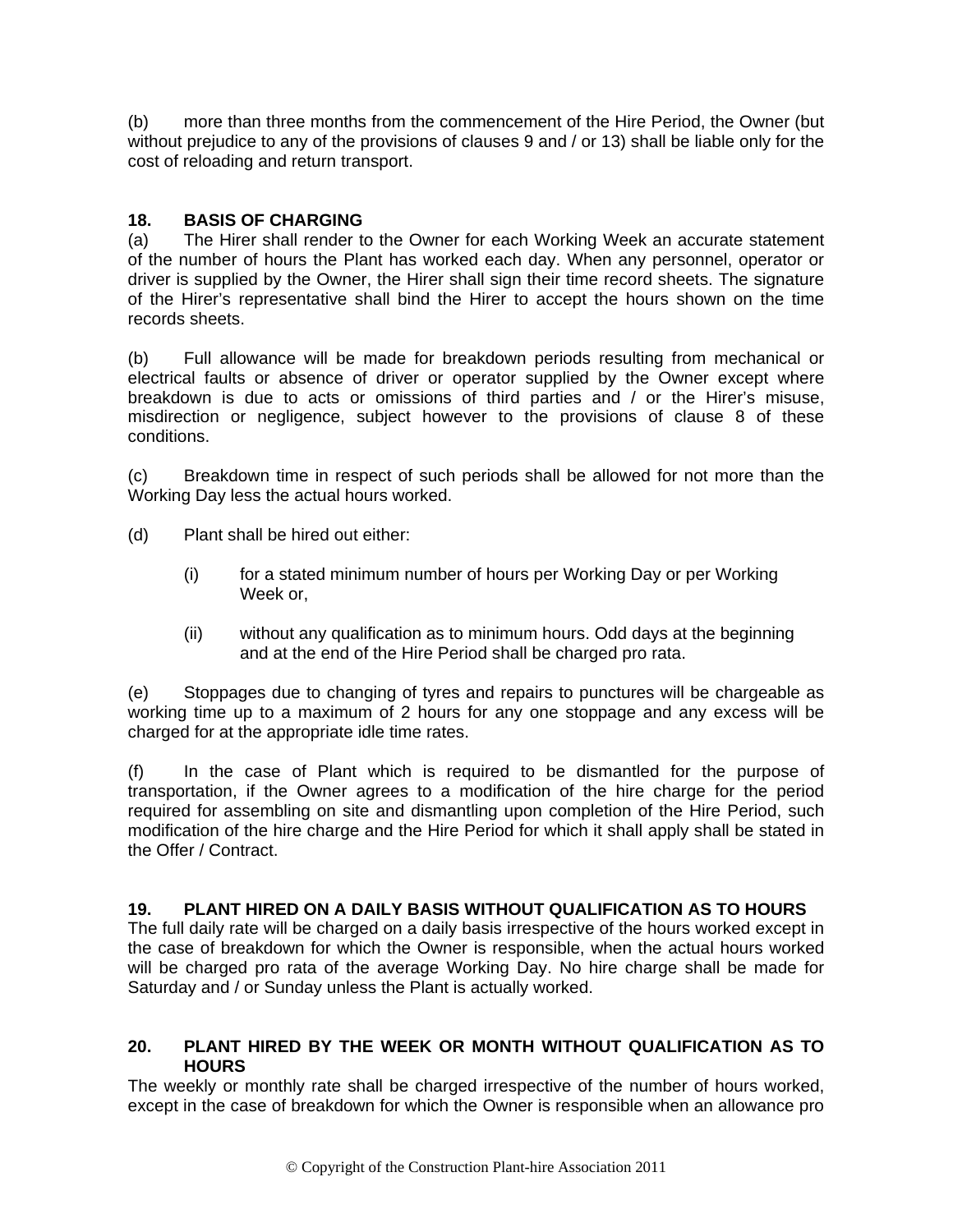rata of the agreed weekly rate or pro rata of the agreed monthly rate will be made for each full Working Day broken down calculated to the nearest half Working Day.

#### **21. PLANT HIRED BY THE WEEK OR THE HOUR FOR A MINIMUM OF 39 HOURS PER WEEK**

The full hire for the minimum period in the Contract will be charged and an additional pro rata charge will be made for hours worked in excess of such minimum period. Allowance will be made for breakdowns up to 8 hours except on Fridays when the allowance will be up to 7 hours providing always that where the actual hours worked are in excess of the minimum period less breakdown time, the actual hours worked shall be chargeable. Idle time for this purpose shall be treated as actual working time. The minimum Working Week of 39 hours shall be reduced by 8 hours Monday to Thursday and 7 hours Friday for each Holiday Period occurring in such Working Week, provided that the Plant is not in use during such Holiday Period.

### **22. "ALL-IN" RATES**

Where "All-In" rates are charged by agreement the minimum period shall be as defined in the Contract and in accordance with the hire rates and terms contained therein, subject to the provisions of clause 26.

#### **23. COMMENCEMENT AND TERMINATION OF CONTRACT (TRANSPORT OF PLANT)**

(a) The Hire Period shall commence from the time when the Plant leaves the Owner's depot or place where last employed and shall continue until the Plant is received back at the Owner's named depot or other agreed location but an allowance shall be made of not more than one day's hire charge each way for travelling time. If the Plant is used on the day of travelling, full hire rates shall be paid for the period of use on that day. If more than one day is properly and unavoidably occupied in transporting the Plant, a hire charge at idle time rates shall be payable for such extra time, provided that where Plant is hired for a total period of less than one Working Week, the full hire rate shall be paid from the date of despatch to the date of return to the Owner's named depot or other agreed location.

(b) If the Plant is not made available for collection as agreed between the parties, such Plant shall be deemed with immediate effect to be placed back on hire. The Hirer shall be responsible for the safekeeping of the Plant in accordance with clause 13, and for all the reasonable costs and expenses incurred by the Owner in seeking to collect such Plant.

(c) Upon the completion of the Hire Period, the Hirer shall clean and where necessary, decontaminate the Plant. All fuel and contaminates will be removed from bunds, storage tanks and bowsers. The Hirer shall be liable for any costs, liabilities and expenses incurred by the Owner should the Hirer fail to comply with this clause.

#### **24. HIRER'S LIABILITY DURING THE NOTICE OF TERMINATION OF CONTRACT**

a) Where the Hire Period is indeterminate or having been defined becomes indeterminate the Contract shall be terminable by seven days notice in writing given by either party to the other except in cases where the Plant has been lost or damaged.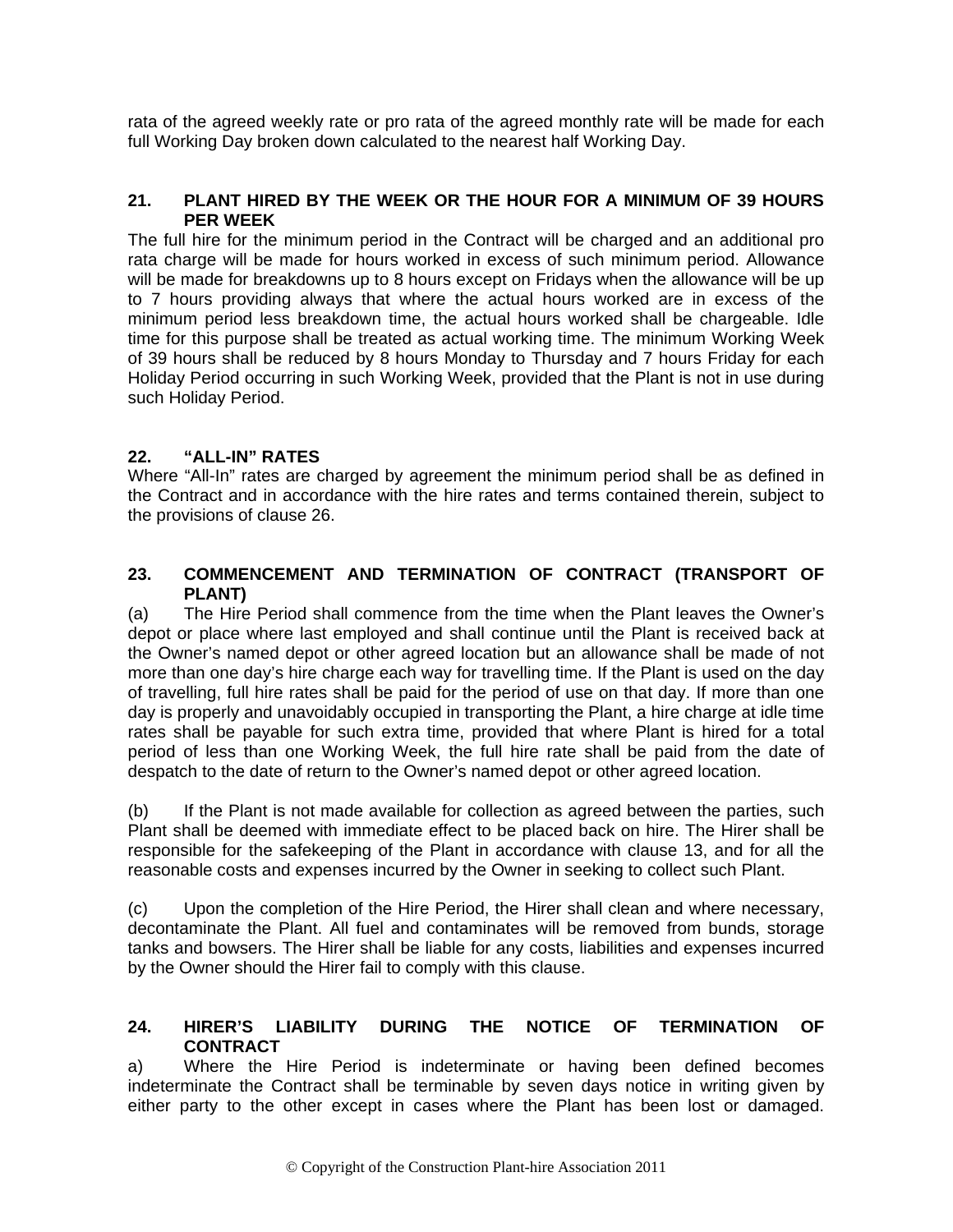Notwithstanding that the Owner may have agreed to accept less than 7 days notice of termination, the Hirer's obligations under clause 13 shall continue until the Plant is returned to the Owner in accordance with clause 31 or until the Owner has collected the Plant within the 7 days following the acceptance of short notice. Oral notice given by the Hirer to the Owner's driver or operator shall not be deemed to constitute compliance with the provisions of this clause.

b) Without prejudice to clause 24(a), should the Hirer fail to make the Plant available for collection by the Owner before the end of the 7 day notice, the Hirer's obligations under clause 13 shall continue for a further 3 days or until such time as the Plant is made available for collection and the Owner has collected the Plant. For the avoidance of doubt, where the Hirer gives a notice pursuant to clause 24(a) but subsequently and with the consent of the Owner, withdraws such notice, the obligations of clause 13 shall continue to apply and the requirements of clause 24 will apply to any later termination of the Contract.

c) If the Hirer terminates the Contract before the Hire Period commences, then the Hirer is liable for all reasonable costs and charges incurred by the Owner or to which the Owner is committed at the time of termination.

# **25. IDLE TIME**

When the Plant is prevented from working for a complete Working Week, the hire charges shall be two thirds of the hire rate or such other idle time rate as is agreed in writing by the Owner for the period during which the Plant is not in use. If the Plant works for any time during the Working Day then the whole of that Working Day shall be charged as working time. In any case no period less than one Working Day shall be reckoned as idle time save for as provided for in clause 18(e). Where an "All-In" rate is charged, idle time is calculated on the machine element only. Full rate will be charged for the operator.

### **26. WAGES AND OTHER CHARGEABLE ITEMS RELATING TO DRIVERS AND OPERATORS OF PLANT**

All chargeable items shall be paid by the Hirer at the rates set out in the Contract save that any subsequent increases before and / or during the Hire Period arising from awards under any wage agreements and / or from increases in the Owner's statutory contribution shall be charged as additions at cost by the Owner and shall be admitted and paid by the Hirer.

# **27. TRAVELLING TIME AND FARES**

Travelling time, fares and similar expenses for drivers, operators and any person supplied by the Owner, incurred at the beginning and end of the Hire Period and where appropriate return fare of the driver, operator and any person supplied by the Owner to his home will be chargeable at cost. No charge shall be made by the Owner for any such expenses incurred by other employees of the Owner for the purpose of servicing, repair or maintenance of Plant, unless necessitated by the Hirer's negligence, misdirection or misuse of the Plant.

### **28. FUEL, OIL AND GREASE**

Fuel, oil and grease shall, when supplied by the Owner, be charged at net cost or an agreed estimate of net cost, and when supplied by the Hirer, shall be of a grade or type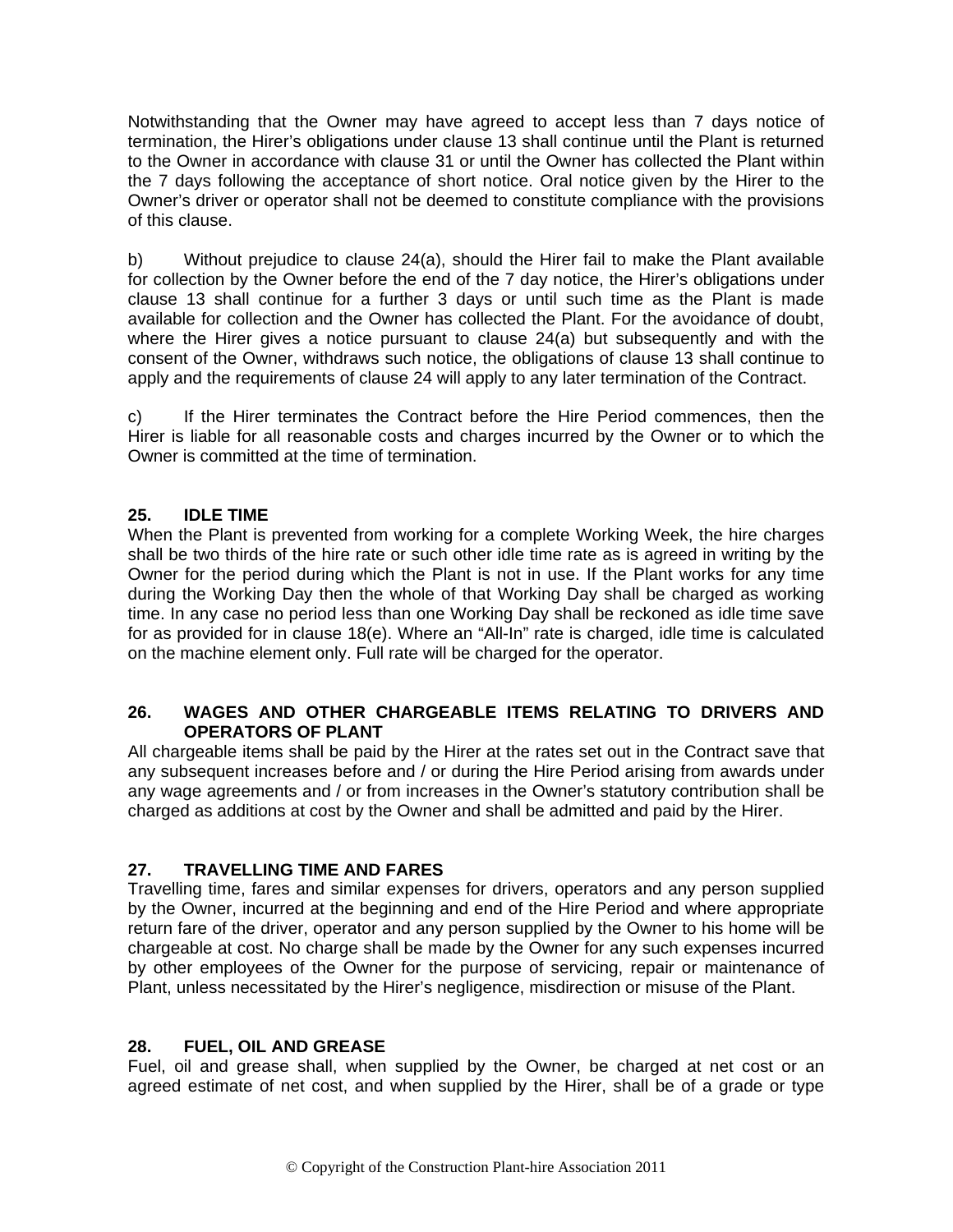specified by the Owner. The Hirer shall be solely responsible for all damages, losses, costs and expenses incurred by the Owner if the Hirer uses the wrong fuel, oil or grease.

## **29. SHARPENING OF DRILLS/STEELS ETC.**

The cost of re-sharpening or replacement of drill bits, blades and other ancillary items shall be borne by the Hirer.

### **30. OWNER'S NAME PLATES**

The Hirer shall not remove, deface or cover up the Owner's name plate or mark on the Plant indicating that it is his property, without the prior written permission of the Owner.

#### **31. TRANSPORT**

The Hirer shall pay the cost of and if required by the Owner, arrange transport of, the Plant from the Owner's depot or other agreed location to the site and return to the Owner's named depot or other agreed location on completion of the Hire Period.

#### **32. GOVERNMENT REGULATIONS**

a) The Hirer will be responsible for compliance with relevant regulations issued by the Government or Local Authorities, including regulations under the Environmental Acts, Factories Acts, Health and Safety at Work, etc. Act and observance of the Road Traffic Acts should they apply, including the cost of road fund licences and any insurances made necessary thereby, save that if and during such time as the Plant is travelling, whether for full or part journey from Owner to site and site to Owner under its own power with a driver supplied by the Owner, the Owner and not the Hirer shall be responsible as aforesaid.

b) The Hirer shall indemnify the Owner against any charges or fines that the Owner may become liable for as a result of the operation of the Plant during the Hire Period.

#### **33. PROTECTION OF OWNER'S RIGHTS**

(a) The Hirer shall not re-hire, sell, mortgage, charge, pledge, part with possession of or otherwise deal with the Plant except as provided under clause 15 and shall protect the same against distress, execution or seizure and shall indemnify the Owner against all losses, damage, costs, charges and expenses arising as a direct result of any failure to observe and perform this condition except in the event of Government requisition.

(b) The Owner may terminate the Contract forthwith by written notice to the Hirer if one or more of the following events occur:

- (i) The Hirer defaults in punctual payment of any sum due to the Owner for hire of Plant or other charges payable pursuant to these conditions;
- (ii) The Hirer fails to observe and perform the terms and conditions of the Contract;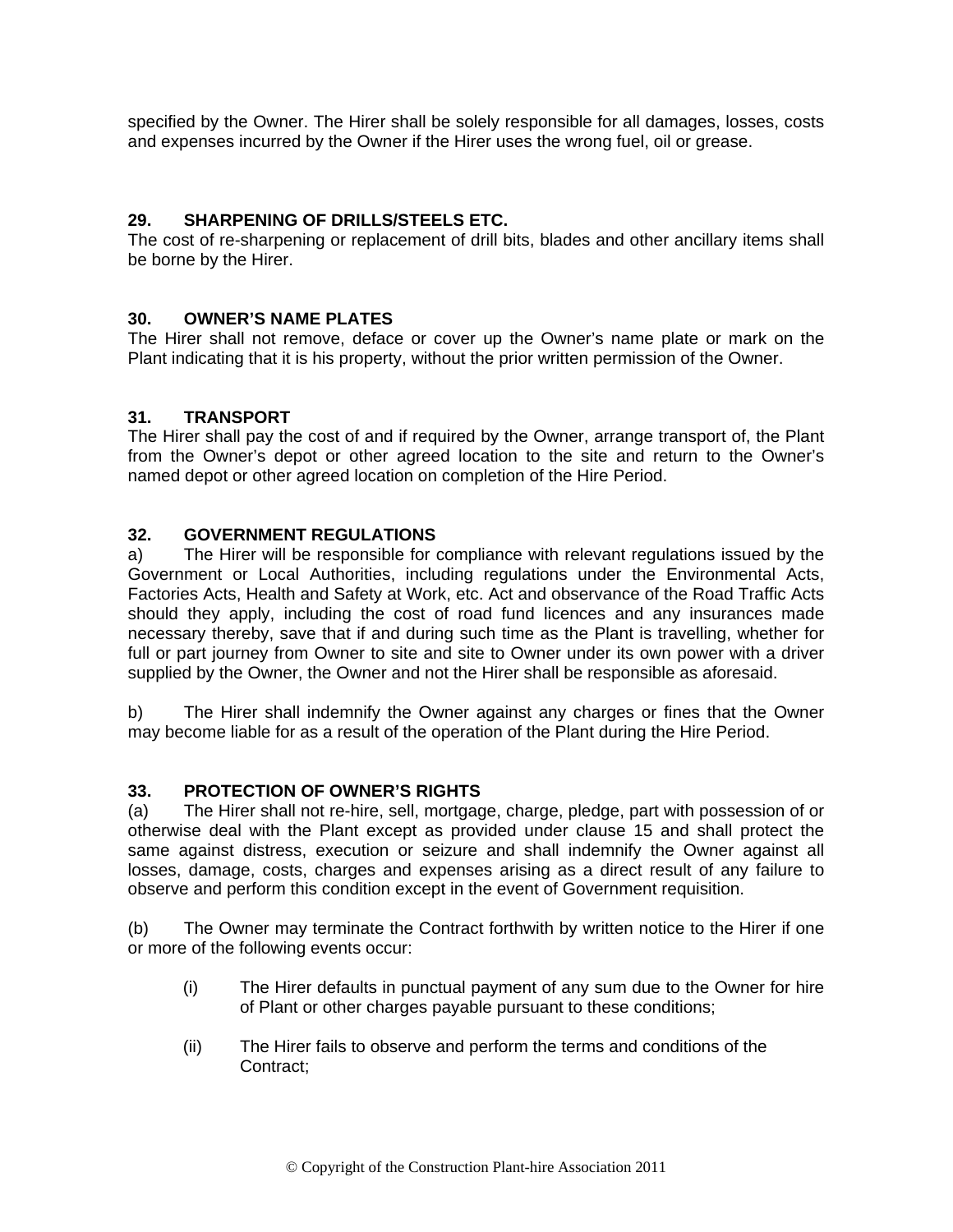- (iii) The Hirer suffers, or the Owner reasonably believes that the Hirer shall suffer, any distress or execution to be levied against him;
- (iv) The Hirer makes or proposes to make any arrangement with his creditors or becomes insolvent within the meaning of Section 113 of the Housing Grants, Construction and Regeneration Act 1996 or any amendment or re-enactment thereof for the time being in force; or
- (v) The Hirer does or causes to be done or permit or suffer any act or thing whereby the Owner's rights in the Plant may be prejudiced or put into jeopardy.
- (c) In the event of termination under sub-paragraph (b) above:
	- (i) The Hirer must give the Owner or his agents, immediate unobstructed access to recover the Plant.
	- (ii) The Owner shall be entitled to claim the hire charges outstanding as at the date of termination of the hire under this clause and return transport charges under clause 31.
- (d) The rights under sub-paragraph (b) and (c) above:
	- (i) May be exercised notwithstanding that the Owner may have waived some previous default or matter of the same or a like nature.
	- (ii) Shall not affect the Owner's right to claim damages for breach of Contract or recover any sums due under the Contract as a debt.

(e) If the Hirer does not make payment of a sum by the final date on which payment is due to be made, the Owner has the right to suspend performance of its obligations under the Contract. The right to suspend may not be exercised without first giving to the Hirer at least 7 days notice in writing of the Owner's intention to suspend performance, stating the ground or grounds on which the Owner intends to suspend performance. The right to suspend performance will cease when the Hirer makes payment in full of the amount due.

### **34. CHANGES IN NORMAL WORKING WEEK**

The foregoing provisions have been framed upon the basis of the Hirer working a 5-day week of 39 hours; it is hereby agreed that in the event of:

(a) there being any agreed change in the normal weekly hours in the industry in which the Hirer is engaged or,

(b) the Contract being made with reference to a 5 day week of other than 39 hours.

Clauses 1(h) and (i), 18(c) and (d), 20 and (in regard to breakdown allowance and reduction for statutory holidays) 21 shall be deemed to be modified conformably and in the event of an alteration in the normal weekly working hours in the said industry the "Hire Rates and Terms" of Plant hired for a minimum weekly or daily period shall be varied pro rata.